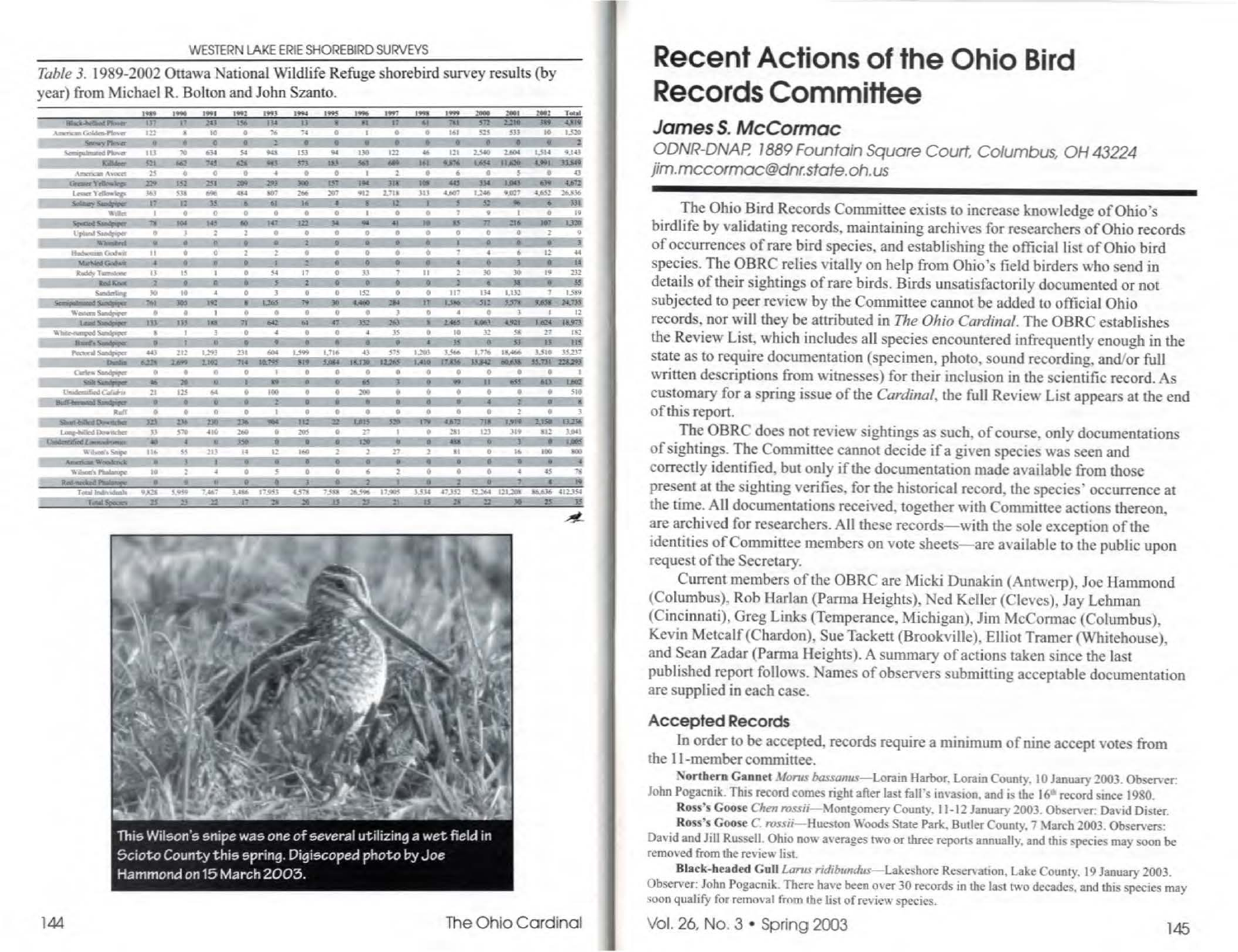Mew Gull Larus canus-Eastlake, Lake County, 3 November 2002, Observer: Larry Rosche, The ninth record.

California Gull Larus californicus-Lorain County, 14 January 2003. Observer: John Pogacnik. There have now been over 30 records.

Least Tern Sterna antillarum—Conneaut Harbor, Ashtabula County, 19 August 2002. Observer: Dan Sanders. About the 18th record since 1980.

Rufous Hummingbird Selasphorus rufus—Wooster, Wayne County, October-December 2002. This bird was visiting a feeder at the home of William Gerber, and was seen by many birders. It was caught, critical measurements taken, and banded on 7 December by Allen Chartier. Fall 2002 was unprecedented in Ohio for Selasphorus hummingbirds, with at least a dozen reports of which nine were proven to refer to rufous hummingbird.

Rufous Hummingbird S. rufus—Manchester, Adams County, October-December 2002. This bird was visiting the feeders at the home of Esta and Herman Carter, and was caught and banded by Allen Chartier on 13 December.

Selasphorus sp. hummingbird—Batavia, Clermont County, most of November 2002. Visiting feeders at the home of Cindy and Rick Johnson, caught and banded by Allen Chartier on 29 November. This bird was thought to be an adult female, but most committee members felt that critical ID characters were ambiguous on this individual, and did not definitively eliminate the congener Allen's hummingbird.

Selasphorus sp. hummingbird—Carrollton, Carroll County, 24 October-early December 2002. This bird was coming to the feeders at the home of J. D. Reed, who videotaped it. While the tape is adequate to determine genus, most members felt that a specific identification could not be made.

Townsend's Solitaire Myadestes townsendi-Shaker Lakes, Cuyahoga County, 4-12 March 2002. Discovered by Leo Deininger, this rare western stray—only Ohio's sixth record—was present but irregular for several weeks, and seen by many birders. Charles Spagnoli and Bill Whan provided documentation.

Yellow Rail Coturnicops noveboracensis-Tuscarawas County, 7 October 2002. Documentation from Robert Schlabach and Bruce Glick. Photographed. Fourteenth record since 1980. This bird was caught during a hayfield mowing operation and, incredibly, another yellow rail was caught in the same manner on this farm back in 1991.

### **Records Not Accepted**

Documentations received for the following reports received fewer than six votes to accept, and were hence not accepted.

Bicknell's Thrush Catharus bicknelli-Navarre Marsh, Ottawa County, 28 October 2001. This record passed through three circulations without a decision; pursuant to OBRC bylaws it had to be deliberated on and a decision reached at our annual meeting, held on 12 April 2003. After lengthy discussion and a re-review of the photos, it was decided unanimously that the existing documentation couldn't be accepted. Even though the bird was caught during a banding operation, at least one key measurement was not taken, and no written description of the bird was attributed to an author. Subtleties of coloration—both plumage and bare parts—are important in differentiating this species (as currently regarded) from other thrushes, particularly gray-cheeked thrush, and this information was not available. We consulted several outside experts, who agreed with our decision. This record would not only have been a state first; it also would have been one of the latest reports from this latitude, and one of the westernmost records.

California Gull Larus californicus—Eastlake, Lake County, 3 November 2002. This record was reviewed from scanty details and a photograph poorly reproduced in The Cleveland Bird Calendar; documentation was unfortunately not provided directly to the committee. Based on the evidence, most members did not feel that other species of gulls could be safely eliminated. As with all records, we would welcome better quality documentation if made available.

Piping Plover Charadrius melodus—Killdeer Plains WA, Wyandot County, 26 August 2002. Members offered several reasons for not accepting this report, including the description of the color of the upperparts, the extent of the breast band, and lack of description of head. It was felt that semipalmated plover was not ruled out, based on the description.

# **Records in Recirculation**

Records are recirculated when they have received from the Committee between six and eight votes to accept, or if any member requests recirculation.

Ross's Goose Chen rossii-Lake Pippen, Portage County, 18 March 2003. Western Gull Larus occidentalis-Cleveland, Cuvahoga County, early March 2003.

## **Records Pending Review**

We await details on some of these reports.

Tricolored Heron Egretta tricolor-Cuvahoga County, 16 April 2003. Tricolored Heron E. tricolor-Washington County, 24 April 2003. Glossy Ibis Plegadis falcinellus-Wayne County, 16 May 2003. White-faced Ibis P. chihi-Sandusky County, 18 May 2003. Whooper Swan Cygmus cygmus-Licking County, 16 April 2003. Black Rail Laterallus jamaicensis-Holmes County, June 2003.

Piping Plover Charadrius melodus-Lucas County, 3 May 2003.

Least Tern Sterna antillarum-Ottawa County, 17 May 2003.

Common Raven Corvus corax-Cuyahoga County, 11 May 2003.

Yellow-rumped "Audubon's" Warbler Dendroica coronata auduboni-Franklin County, 4 April 2003. While technically not a review species, this record is being reviewed at the request of the OBRC. secretary, as there is a possibility of this subspecies being re-split from the "Myrtle" warbler at some point in the future. There are only 3 or 4 Ohio records of this western subspecies.

Smith's Longspur Calcarius pictus-Tuscarawas County, 8 April 2003.

Hoary Redpoll Carduelis hornemanni-Wayne County, 19 February 1981. It was requested that we review this documentation, as the record precedes formation of the OBRC.

# Notes from the OBRC Annual Meeting, Held 12 April 2003

Three new members were welcomed: Joe Hammond, Rob Harlan, and Sue Tackett. Thanks were given to outgoing members Dave Dister, Bernie Master, and Larry Rosche. Noted with sadness was the passing of member Cal Keppler of Youngstown, who was a great asset to the birding community and the OBRC. The committee unanimously agreed to retain McCormac as Secretary for another year.

The Secretary reported that in the preceding year the OBRC reviewed 54 records, accepting 46 (85%), not accepting four records, with four records still ongoing in re-circulation. Thanks to a generous grant from the Master Family Fund, the OBRC was able to complete a new annotated checklist of Ohio birds in 2002, and print 3000 copies. Almost all of these have been distributed free of charge to birders in all parts of Ohio and at least 14 other states. Three new species were added to the state list in 2002: Calliope hummingbird, Eurasian collared-dove, and garganey, bringing the state list to 412 species.

A motion made by the Secretary to reduce the size of the committee from the current 11 members to seven was approved unanimously, and the reduction will be phased in over the next few years.

...continued on next page